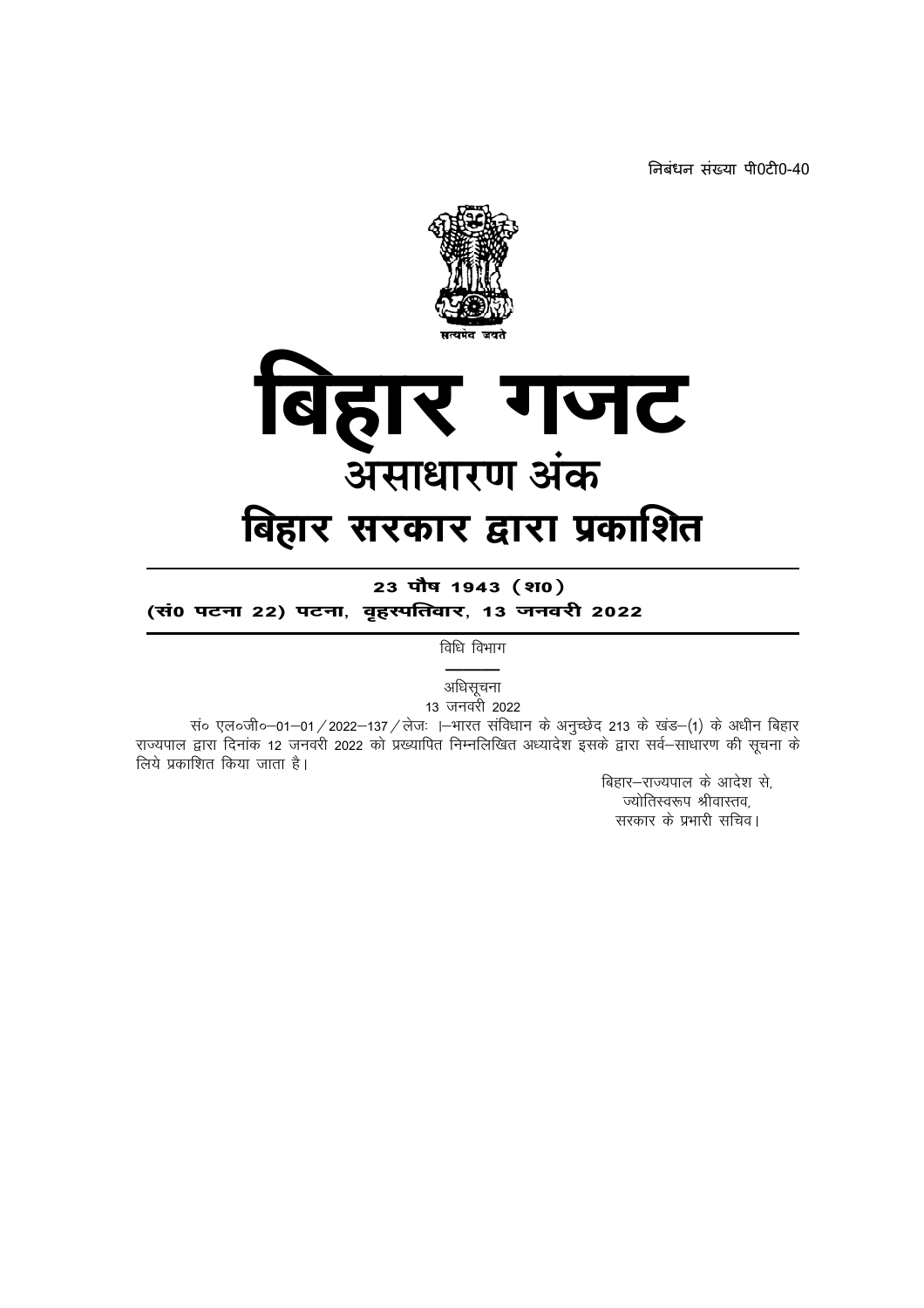(बिहार अध्यादेश संख्या 01, 2022)

# fcqkj uxjikfydk ¼ dkksku½ v/; knsk] 2022

भारत-गणराज्य के बहत्तरवें वर्ष में बिहार राज्यपाल द्वारा प्रख्यापित।

बिहार नगरपालिका अधिनियम, 2007 (बिहार अधिनियम, 11, 2007) का संशोधन किये जाने के लिए अध्यादेश।

चूँकि राज्य विधान मण्डल सत्र में नहीं है, और बिहार राज्यपाल का समाधान हो गया है कि ऐसी परिस्थितियाँ विद्यमान हैं, जिनके कारण उन्हें तुरन्त कार्रवाई करना आवश्यक हो गया है;

इसलिए अब. भारत संविधान के अनच्छेद 213 के खण्ड (1) द्वारा प्रदत्त शक्तियों का प्रयोग करते हुए बिहार राज्यपाल निम्नलिखित अध्यादेश प्रख्यापित करते हैं :-

- 1. संक्षिप्त नाम, विस्तार और प्रारम्भ।-
	- (1) यह अध्यादेश बिहार नगरपालिका (संशोधन) अध्यादेश, 2022 कहा जा सकेगा।
	- (2) इसका विस्तार सम्पूर्ण बिहार राज्य में होगा।
	- (3) यह राजपत्र में इसके प्रकाशन की तिथि से प्रवृत्त होगा।

2- fcqkj vf/kfu; e] 11] 2007 dh /kkjk&23 dk l akkskuA& उक्त अधिनियम की धारा 23 निम्नलिखित द्वारा प्रतिस्थापित किया जायेगा :-

- " 23 Will & मुख्य पार्षद एवं उप मुख्य पार्षद द्वारा उसी नगरपालिका की मतदाता सूची में दर्ज व्यक्तियों द्वारा प्रत्यक्ष निर्वाचन से राज्य निर्वाचन आयोग के पर्यवेक्षण, निर्देशन एवं नियंत्रण में निर्वाचित होगा, जो धारा 24 के अधीन गोपनीयता की शपथ लेने के तूरत बाद अपना कार्य ग्रहण करेगा।
	- $23 W_2 -$ मृत्यु, पद त्याग, बर्खास्तगी या अन्यथा कारणों से मुख्य पार्षद या उपमुख्य पार्षद पद की आकरिमक रिक्ति की स्थिति में यथाविहित प्रक्रिया के अनुसार निर्वाचन होगा और इस प्रकार निर्वाचित मुख्य पार्षद अथवा उप मुख्य पार्षद अपने पूर्वाधिकारी के बचे हये कार्यकाल तक पद धारण करेगा।
	- /kkjk 23¼½- यदि सशक्त स्थायी समिति के सदस्यों के पद में कोई आकस्मिक रिक्ति होती है तो ऐसी रिक्ति होने के बाद यथाशीघ्र मुख्य पार्षद निर्वाचित पार्षदों में से किसी को नामित करेगा और ऐसा नामित प्रत्येक पार्षद अपने पूर्वाधिकारी के बचे हुये कार्यकाल तक पद धारण करेगा।"

3- fcgkj vf/kfu; e] 11] 2007 dh /kkjk&25 dk I akkskuA&उक्त अधिनियम की धारा 25 निम्नलिखित द्वारा प्रतिस्थापित किया जायेगा :-

- $^{\prime\prime}$  25¼1½ मुख्य पार्षद एवं उप मुख्य पार्षद अपने पद से सरकार को संबोधित अपने स्वलिखित आवेदन द्वारा त्याग पत्र दे सकेगा।
	- 251/21/2 उपधारा (1) के अधीन प्रत्येक त्याग पत्र, ऐसा त्याग पत्र दिये जाने के सात दिनों के बाद प्रभावी हो जायेगा बशर्त्त कि उक्त सात दिनों के भीतर यथास्थिति सरकार को संबोधित अपने स्वलिखित त्याग पत्र वह वापस न ले लें।
	- 251/31/2 इस अधिनियम के अधीन उपबंधों पर कोई प्रतिकल प्रभाव डाले बिना सरकार के विचार में यदि कोई मुख्य पार्षद/उप मुख्य पार्षद बिना समुचित कारण के तीन लगातार बैठकों में अनुपस्थित रहने या जान-बुझकर इस अधिनियम के अधीन अपने कृत्यों एवं अपने कर्तव्यों को करने से इन्कार या उपेक्षा करने या अपने कर्तव्यों के निर्वहन में दराचार को दोषी पाये जाने या अपने कर्तव्यों के निर्वहन करने में शारीरिक या मानसिक तौर पर अक्षम होने या किसी आपराधिक मामले का अभियुक्त होने के चलते छः माह से अधिक फरार हो जाने का दोषी हो तो सरकार ऐसे मुख्य पार्षद / उप मुख्य पार्षद को स्पष्टीकरण हेतू समुचित अवसर प्रदान करने के उपरांत आदेश पारित कर यथास्थिति ऐसे मुख्य पार्षद/उप मुख्य पार्षद को उसके पद से हटा सकेगा।

परन्तू धारा-44 के अधीन लोकप्रहरी की नियुक्ति के बाद सरकार, इस उपधारा के अधीन ऐसे लोकप्रहरी की अनुशंसा के आधार पर ही आदेश पारित कर सकेगी।

इस प्रकार हटाया गया मुख्य पार्षद / उप मुख्य पार्षद ऐसी नगरपालिका में उसकी शेष 25141/2 पदावधि के दौरान मुख्य पार्षद / उप मुख्य पार्षद के रूप में पुनः निर्वाचन का पात्र नहीं होगा।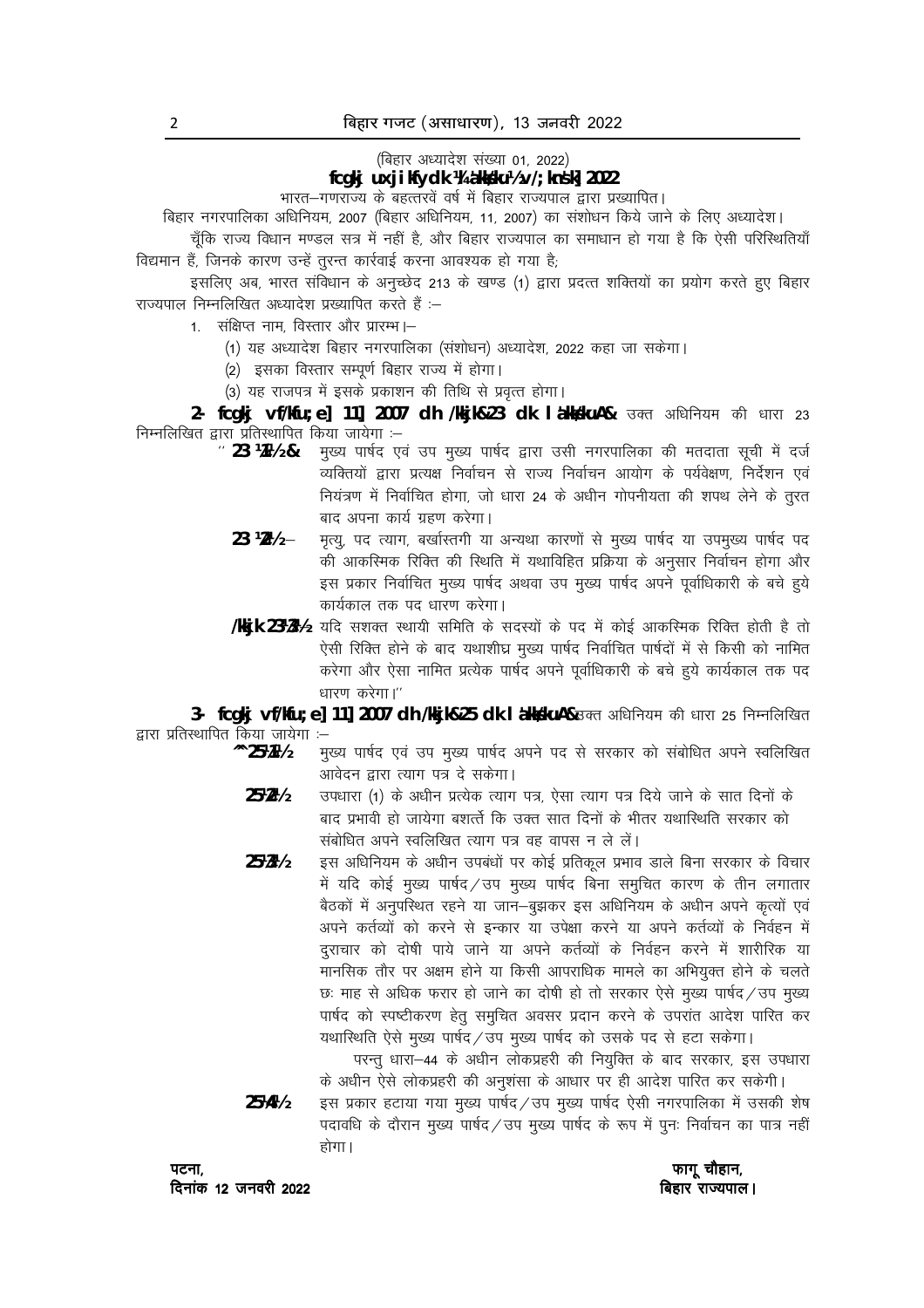*Hkkjr&lafo/kku ds vuqPNsn 213 d s [kaM&¼1½ ds v/khu eSus bl v/;kns'k dks ç[;kfir fd;k gSA*  iVuk] Qkxw pkSgku] Qkxw pkSgku]

 $f$ दिनांक 12 जनवरी 2022

*fata farm* 

#### **———** अधिसूचना 13 जनवरी 2022

सं० एल०जी०-01-01 / 2022-138 / लेजः ।-बिहार राज्यपाल द्वारा दिनांक 12 जनवरी 2022 को प्रख्यापित *fcgkj uxjikfydk ¼l a'kks/ku½ v/;kns'k] 2022 ¼fcgkj v/;kns'k la[;k&01] 2022½ dk fuEufyf[kr vaxzsth vuqokn fcgkj jkT;iky ds i zkf/kdkj l s blds }kjk izdkf'kr fd;k tkrk gS] ftls Hkkjrh; lafo/kku d s vuqPNsn&348 ds [kaM ¼3½ ds v/khu mDr v/;kns'k dk vaxs zth Hkk"kk esa izkf/kÑr ikB le>k tk;sxkA* 

> *fcgkj&jkT;iky ds vkns'k l s] T;ksfrLo:i JhokLro] ljdkj ds izHkkjh lfpoA*

# **(Bihar Ordinance No. 01, 2022) THE BIHAR MUNICIPAL (AMENDMENT) ORDINANCE, 2022**

Promulgated by the Governor of Bihar in the seventy second year of the Republic of India

AN

# **ORDINANCE**

To amend the Bihar Municipal Act, 2007 (Bihar Act 11,2007).

 WHEREAS the Legislature of the State of Bihar is not in session, and the Governor of Bihar is satisfied that circumstances exist which render it necessary for him to take immediate action;

 Now, THEREFORE in exercise of the powers conferred by clause (1) of Article 213 of the Constitution of India, the Governor of Bihar is pleased to promulgate the following Ordinance:-

# **1.** *Short title, extent and commencement.—*

- (1) This Ordinance may be called the Bihar Municipal (Amendment) Ordinance, 2022.
- (2) It shall extend to the whole of the State of Bihar.
- (3) It shall come into force from the date of its publication in the official gazette.

**2.** *Amendment of Section-23 of Bihar Act 11, 2007.—*Section 23 of the said Act shall be substituted by following:-

- "**23 (1)** A Chief Councillor and Deputy Chief Councillor of the Municipality shall be directly elected by the voters enrolled in the voter's list of that Municipality under the direction, control and supervision of the State Election Commission, who shall assume office forthwith after taking the oath of secrecy under section 24.
- **23 (2)** In the case of any casual vacancy in the office of the Chief Councillor or Deputy Chief councillor caused by death, resignation, removal or otherwise, election to fill up the vacancy to be held such procedure as may be prescribed and the Chief Councillor or the Deputy Chief Councillor so elected shall continue in office for the unexpired term of his predecessor.
- **23(3)** If any casual vacancy occurs in the office of the Member of the Empowered Standing Committee, the Chief Councillor shall as soon as may, after the occurrence of such vacancy, nominate one of the elected members of the Municipality to fill the vacancy and every Councillor